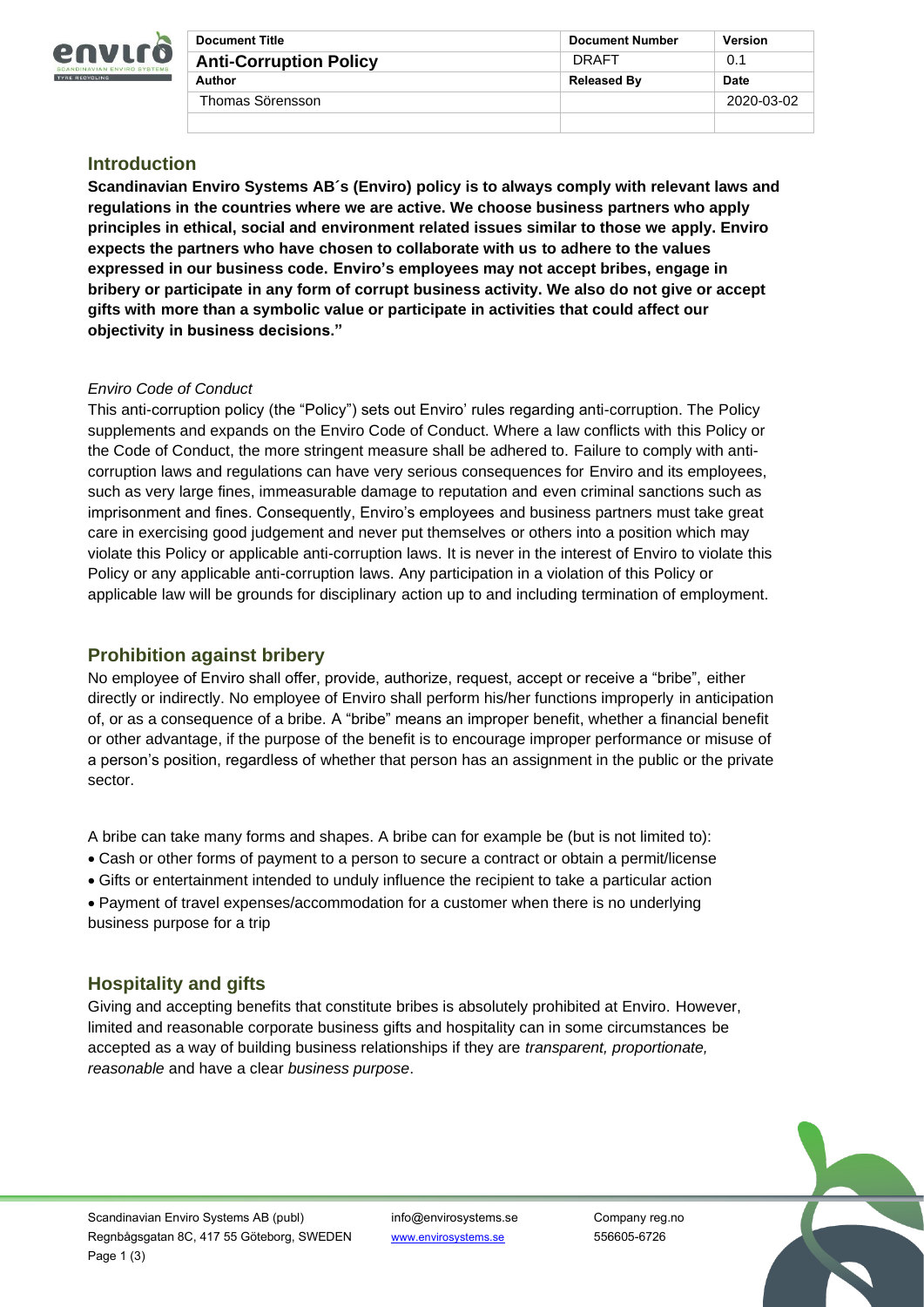

| <b>Document Title</b>         | <b>Document Number</b> | <b>Version</b> |
|-------------------------------|------------------------|----------------|
| <b>Anti-Corruption Policy</b> | DRAFT                  | 0.1            |
| Author                        | <b>Released By</b>     | <b>Date</b>    |
| Thomas Sörensson              |                        | 2020-03-02     |
|                               |                        |                |

It may be difficult to know where the boundaries lie for bribery and corruption. Assessment is often affected by the circumstances in each case. As a minimum, a gift, hospitality or expense must:

- be given/accepted openly and be appropriately documented;
- be appropriate and of modest value;
- have a clear, legitimate business purpose;
- be an act of appreciation or hospitality between companies (not between persons);
- not consist of money, loans or anything that can be exchanged to a monetary value;
- not place the recipient under any obligation or expectation;
- not be misused to hide inappropriate gifts or entertainment; and
- comply with law, business practice, ethical standards and the rules of the recipient's company;
- not be offered on an overly frequent basis.

Additional criteria may have to be considered depending on the circumstances. If an Enviro employee is in doubt of whether or not a benefit is permitted, he/she should contact his/her immediate superior or the legal representative of Enviro.

# **Agents and other business representatives**

Enviro does business with agents, consultants and other business representatives (below "Business Representatives") throughout the world. Our policy is that Business Representatives shall conduct business according to this Policy in the same manner as employees of Enviro. We must never allow or encourage Business Representatives or other third parties to pay or receive bribes or engage in other corrupt practices on Enviro' behalf. Before engaging a Business Representative, a risk-based due diligence exercise shall be undertaken in respect of such representative in order to identify, assess and mitigate corruption risks. On-going relationships with Business Representatives should be subject to evaluation and continuous monitoring. All Business Representatives must be appointed and compensated pursuant to a written contract with appropriate contractual protection against corruptive behavior. As far as practicable, the relevant Enviro template agreement should be used. Compensation to Business Representatives must be appropriate, reasonable and justifiable.

Enviro selects suppliers on the basis of merit, and we shall make it clear to all suppliers that we expect them to compete fairly and actively for our business. Suppliers of goods and services shall be evaluated on the basis of predetermined criteria in order to identify, assess and mitigate corruption risks and to ensure that the supplier will behave in a manner consistent with this Policy. Payments to a supplier must be appropriate, reasonable and justifiable in return for legitimate products or services according to contract.

# **Facilitation payments**

Facilitation payments are not permitted. A facilitation payment is a payment to government officials for carrying out or speeding up routine procedures or services. The key element of this definition is that the service which the payment relates to must be something that the payers is entitled receive with or without the payment, but the payment is intended to speed up or otherwise facilitate the service.